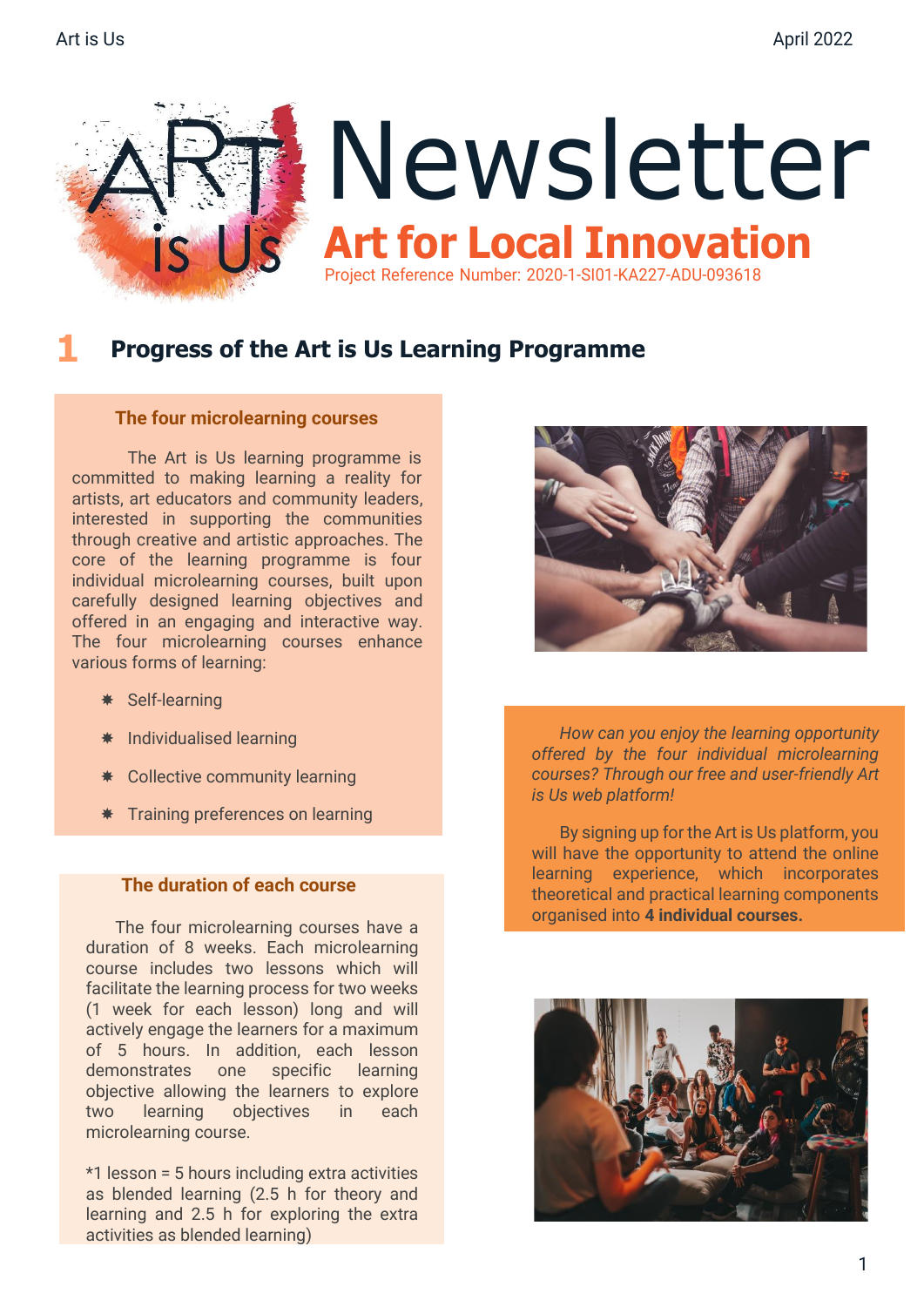#### ❖ **Course 1: Understanding Community & Co-design**

**LESSON 1:** Learners will be introduced to the notions of community and co-design and will be able to demonstrate greater interest in getting involved in more diverse social groups to exchange ideas and concepts on the perspectives for their art projects.

**LESSON 2:** Learners will be able to define the main characteristics of co-designing projects by highlighting their benefits and challenges. They will engage with communities to initiate and co-design personalized projects, as well as understand the specific tools and new technologies.

#### ❖ **Course 2: Networking and partnership building**

LESSON 1: Learners will become aware of the challenges associated with building inclusive social networks. They will learn how to create relations, instigate the ones that are "inactive" but existing, and build partnerships based on equality, equity, and respect for community values.

**LESSON 2:** Learners will be better equipped and trained to create and understand boundaries, and their role(s) by carefully identifying community needs. They will be capable of comprehending the reach and potential of their roles and use them to build positioning that will be most effective and successful in improving and innovating one community.

### ❖ **Course 3: Budgeting and fundraising**

LESSON 1: Learners will better understand basic financial concepts, economic tools and programmes required for proper project management. They will also learn to prepare a successful budget considering the existing resources.

LESSON 2: Learners will acquire knowledge about fundraising and more specifically, crowdfunding. They will become familiar with a set of concepts to frame the fundraising activities including the principles behind raising funds, and different types of fundraising for getting funds from donors.

#### ❖ **Course 4: Entrepreneurship and career building**

**LESSON 1:** Learners will be quided to identify their career paths and explore the potential of becoming arts and social entrepreneurs. In addition, they will improve their knowledge on spotting a business idea, doing market research about copyright and ethics topics, and creating a strategic business plan.

**LESSON 2:** Learners will explore the possibilities to fund and sustain their social enterprise by learning about crowdfunding, calls, competitions, and sponsorship opportunities. They will learn how to sustain their arts and social enterprise whilst achieving the desired impact and bringing social change in their communities.

# **2 Art is Us Web Platform**

The Art is Us Platform is an Open Educational Resource, accessible and free for everyone to register. Anyone who wishes to upskill towards achieving a sustainable creative career and regeneration is more than welcome to explore the Art is Us web platform. The platform will be compliant with the EU General Data Protection Regulation requirements and the training material will be available under the Creative Commons Attribution-NonCommercial 4.0 International License.

#### **LAUNCH DATE for The Art is Us MOOC\***

Microlearning Course 1: *MAY 9th 2022* Microlearning Course 2: *MAY 23rd 2022*  Microlearning Course 3: *JUNE 6th 2022* Microlearning Course 4: *JUNE 20th 2022*

**Have a further look at the course:<https://www.youtube.com/watch?v=wsb3xrVYzDE> Enroll now and register at: <https://mooc.artisus-project.eu/> Get full access, a certificate and opportunities - for free, all you need is creativity and curiosity!**

\*Massive Open Online Courses (MOOCs) are free online courses available for anyone to enrol. MOOCs provide an affordable and flexible way to learn new skills, advance your career and deliver quality educational experiences at scale.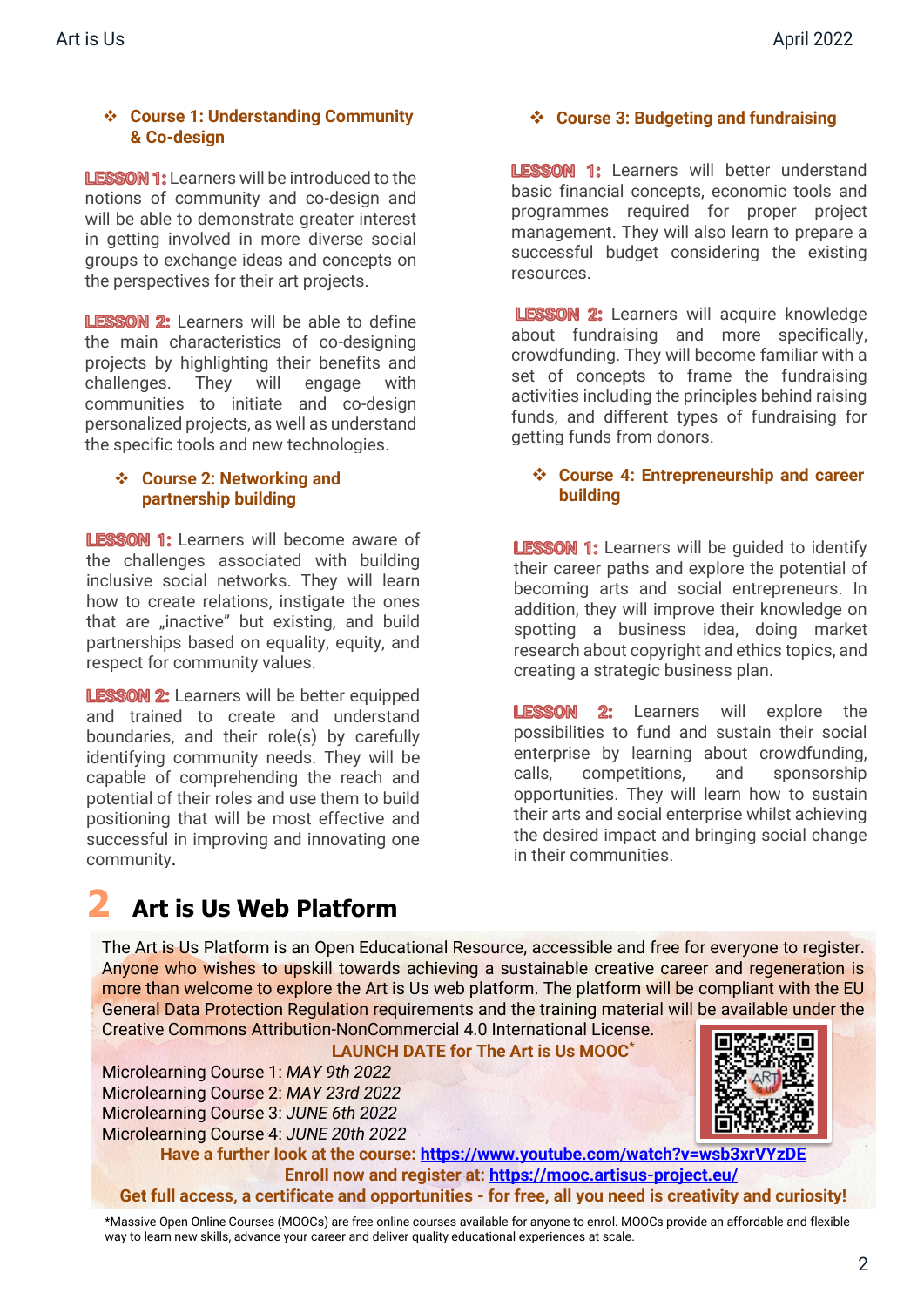### **3 Transnational project meeting**



Common partners picture (taken during the event)

Initially, the Art is Us project meeting was scheduled to take place face-to-face in Athens, Greece on the 6th and 7th of December 2021. However, due to the Covid-19 pandemic and the rise of cases, the Art is Us consortium met virtually via the Zoom platform.

The two-day online meeting dedicated to the Art is Us project, allowed partners to discuss the progress of the Art is Us Learning Strategy and decide on the final structure of the four individual microlearning courses. A joint session followed regarding the courses' content which will be available to learners on the Art is Us web platform. Finally, the benefits and learning objectives that the learners will reach by completing the four individual microlearning courses were thoroughly discussed.

The Art is Us project partners actively participated during the two full days of the virtual meeting!



**4. What`s next?**



- \* A Vlog, recording the Open Innovation Activities that will be organized based on the learners' vision and ideas for changes in their communities.
- \* A Video Guide for Community Innovation Through Arts, aiming to inspire artists, educators, community leaders, and policy makers in creating added value through inclusive creative processes.
- \* Project Promotional Video, contributing to project exploitation.
- $*$  Video Dialogues with Learners: at least six videos will be produced where learners will share their experiences from the Art is Us project, their vision for their community, and their work.
- Videos of Learners Participating in The Transnational Mobility Activities: Learners will be encouraged to record short videos/ interviews during their stay about their experiences and the learning and creative benefits (or shortcomings) of their visits. Videos from Multiplier Events.
- Community cafes, National/ regional events, and the final large-scale Art is Us exhibition will be recorded or live-streamed on social media to contribute to project dissemination.

**Visit our website [www.artisus-project.eu](http://www.artisus-project.eu/)**

**and don't forget to follow our Facebook page <https://www.facebook.com/ArtIsUsProject/>**

**and subscribe to our Youtube channel <https://www.youtube.com/channel/UCoCJk3yUsqb8TTop3H198ww>**